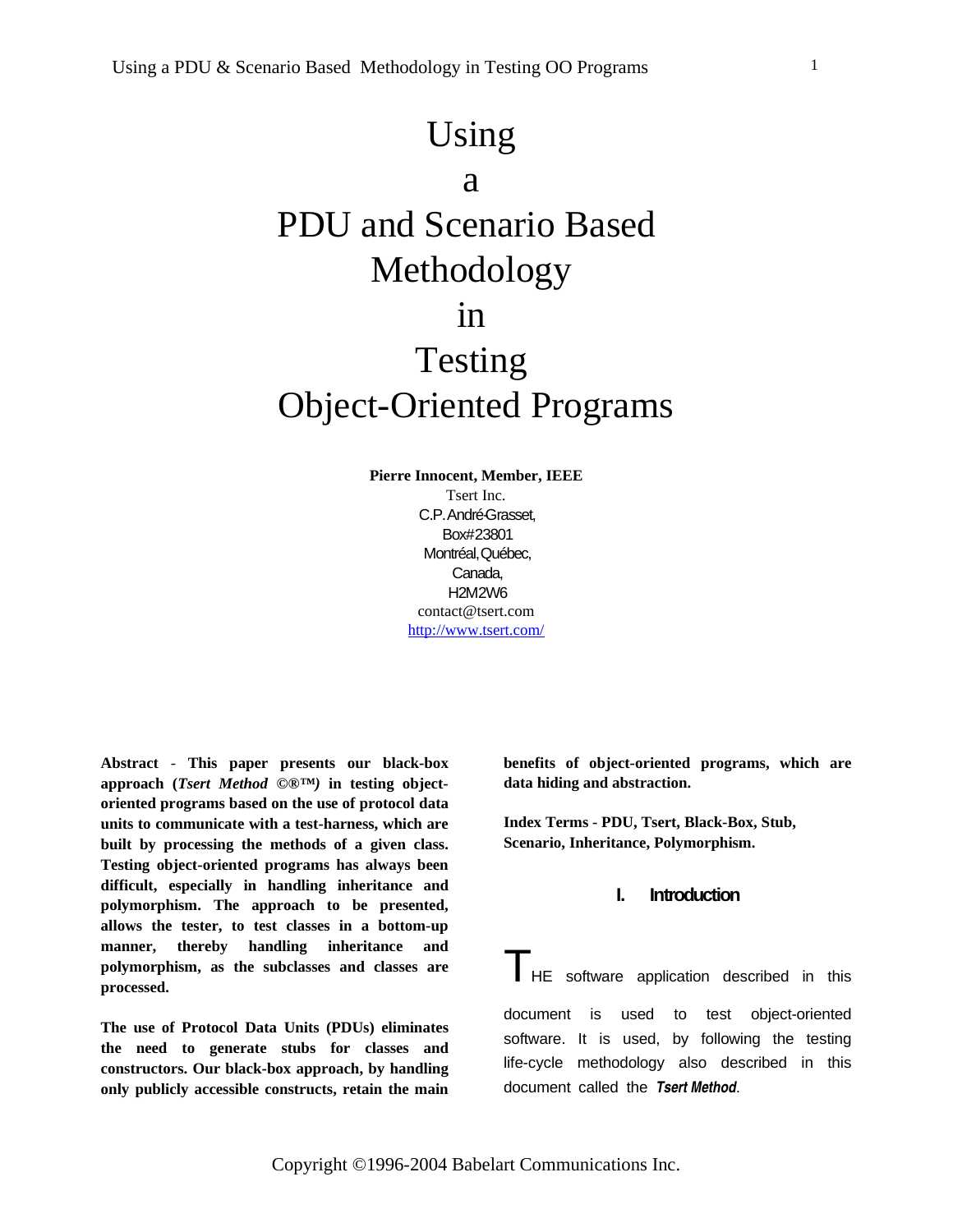This document applies to version 1.0 of *Tsert*. Earlier non-released versions did not have all of the features described in this document. The most recent version of the *Tsert* application can be obtained by accessing the website *http://www.tsert.com*.

It is assumed that the reader has a basic understanding of object-oriented languages such *C++*, *Java*, or object-based languages such as *ADA,* as well as a basic knowledge of testing of object-oriented languages. Documentation for Tsert is accessible through the Online-Help module of Tsert.

### **A. Nomenclature**

We use the word **method**<sup>1</sup> to mean the member functions of *C++* and *Java* programs and procedures and functions of *Ada* programs; the word *class* to refer to *C++* and *Java* classes and to packages in *Ada*; and the word *structure* to refer to *C++* structures and *Ada* records; the words *header file* to refer to any file containing class or package specifications.

#### **II. Problems**

## **A. ClassandMethodStubbing**

Large object-oriented software projects usually have a large number of interacting components or classes. The dependencies [1] or linkage between these components include containment, inheritance, reference parameters, and return values. The use of isolation testing usually fails [1], because of the need to *create a large number of test stubs* to cover every dependency.

#### **B. InheritanceandPolymorphism**

Inheritance and polymorphism are mechanisms that allow re-use of components in most object-oriented

languages. Testing problems may arise when a class is inherited. For example, when a class inherits a member function from its base class, it is re-used in a new context [1]. The behaviour of the inherited method can change when a virtual member function, overridden in the derived class, is called.

#### **C. TestAdequacy**

The main problem with test scenario, for objectoriented programs, is in generating adequate tests. Several criteria can be taken into account when generating test sequences [5] [6]. Test adequacy is especially important when dealing with multiple inheritance, virtual functions and encapsulation. For example, with two-way dependencies between classes and superclasses, different test sets may be needed at every point in the ancestor chain between the class defining the overriding method and its ancestor class defining the overridden method.

# **III. Solution**

Based on industry experience, unit testing has not been proven very cost-effective. Taking that fact into account, the philosophy encapsulated by the *Tsert Method*, in testing classes and methods, is to focus on what is usually referred to as *strategy testing* [3]**.**

Test strategy is a process that is designed to search for errors. It is a sequence of calls to methods of the class under test, called a *test scenario*, that is intended to discover errors -- [4] *Steven P. Fielder, Hewlett Packard Journal, 1989.* Simple examples of test strategies are identity and set-examine tests.

The *Tsert* method is a black-box or specification-based approach [2] [5] to testing classes of object-oriented programs, may they be in *Ada*, *Java*, or *C++.* The method consists in pre-processing the header files, that is the files which contain the class specification and then generating test-harnesses and a pdu declaration files, based on the methods of the class or classes found in the header files.

The class implementation is of no interest, since the internals of the class itself are never examined. Data abstraction and hiding is maintained, since any private or protected structures are also never examined. The only constructs of interest are the public methods and variables which may be base types, structures, or classes. If the private or protected methods need to be

<sup>1</sup>One problem with dealing with object-oriented programming is the proliferation of terms. Each new programming language gives the same object-oriented idea a new name (Journal of Object Oriented Programming, June 1992).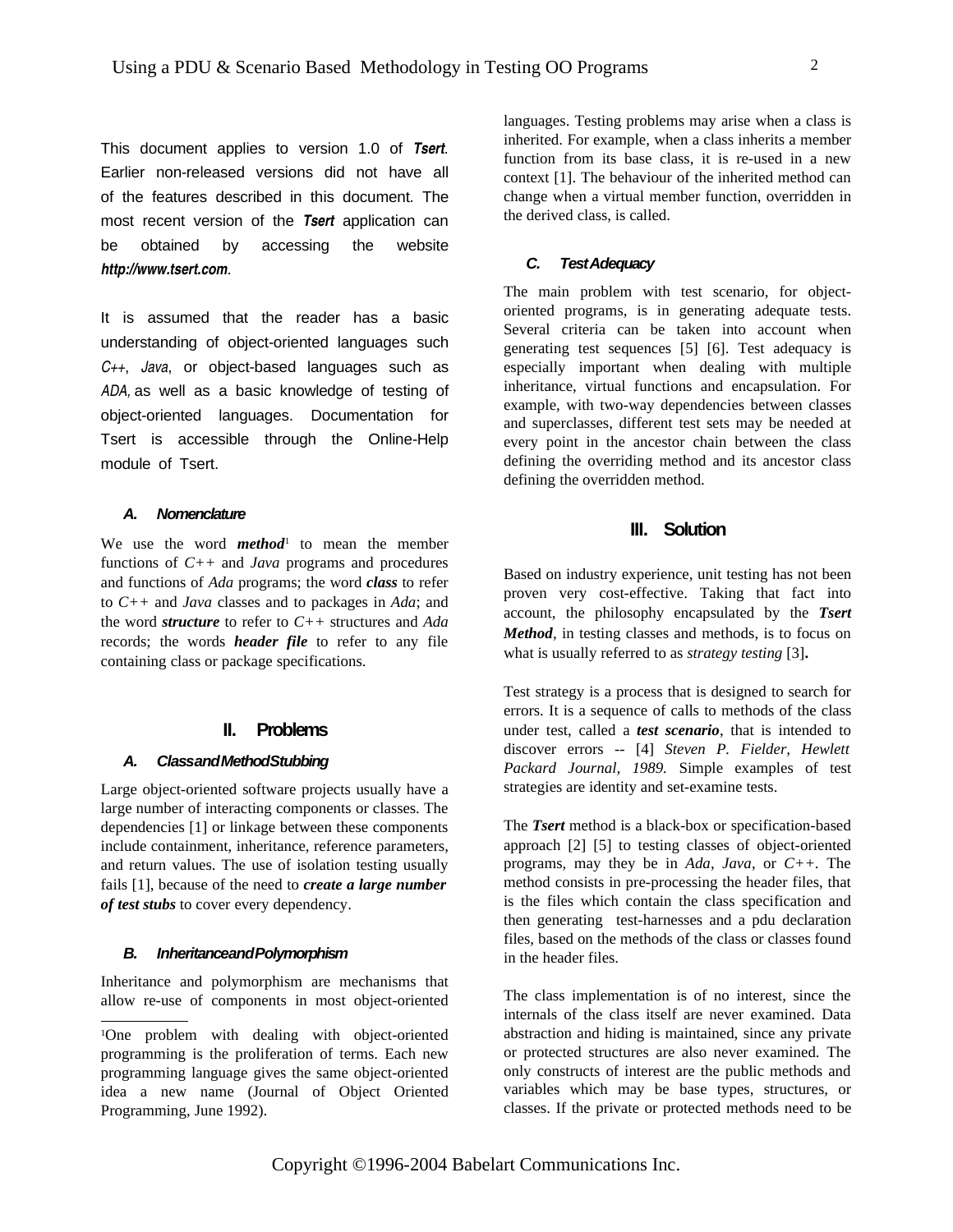examined then the tester can simply make them temporarily public.

To test a class and its methods, the appropriate testharness is executed. The test-harness waits for pdus to arrive from the test-manager of the Tsert. The pdu specifies which method is to be invoked and which parameters if any, to instantiate for that method call. A series of method calls can be made. This series of method calls is generally described as a *test scenario*.

The *test scenario* can be built in many ways; one way is to use Unified Modeling Language ( *UML<sup>2</sup>* ) state charts. A state chart shows the sequences of states that an object or an interaction goes through during its life in response to received stimuli, together with its responses and actions.

#### **A. ProcessingClassesandMethods**

Normally, an object-oriented programming project consists of many files, files containing class specifications and others containing class implementations. Each header file is scanned and the classes are processed to extract all public constructs, i.e. *type definitions, enums, methods, structures, and classes*. These public constructs are cross-referenced and stored into a code-database. The newly created code database is then used, whenever a header file is loaded by **Tsert**<sup>3</sup>.

#### **B. MethodCallProtocolDataUnit(PDU)**

The pdu declaration file is created, by examining the public methods of every class, and a protocol data unit or frame is built, based on the sequence of constructor invocations required.

Each pdu is built the following way:

- 1. Take a method,
- 2. Create a pdu for the method,
- 3. Assign a message identifier to the pdu,
- 4. Take first parameter,
- 5. Check if the parameter is a basetype, structure, or class,
- 6. If a basetype, create a field for it in the pdu,
- 7. If a structure, create a new field consisting of the members of that structure,
- 8. If a class, find the appropriate constructor method and repeat from step 2,
- 9. Take next parameter and repeat from step 5,
- 10. After all parameters are processed, repeat from step 5 with return value, if any.

An alternative way to creating PDUs is to build a hierarchy of classes mimicking a PDU, starting with the top class being the PDU class and all subclasses being fields of the pdu. The pdu class could then be serialized, sent, and received like a frame built the default way.

The *Tsert* method enables the bottom-up testing of *C++, Java, Ada* classes by generating execution wrappers around the classes and methods under test. The wrapper is seen as a stand-alone executable, i.e. the *Test-Harness*, which receives commands from *Tsert* to execute a given method. The test-harness executes the sequence of class constructor invocations, to create instances of objects to be passed as parameters. This is done, by retrieving user-defined parameter test-data from the received pdu.

By directly passing test-data, as part of the protocol data unit (pdu) information, to the class method, and using the user defined classes; the *Tsert* method avoids the *unnecessary use of class and method stubs.* The use of *diff files* is also minimised by using the data specified for the return value for the equality test and object state verification; see *Design for Testability.*

*Unit testing* of each method is simplified by allowing test data to be automatically generated based on the tester's input. Our application allows test data adequacy [5] to be improved by the specification of constraints [7] on the test data; for example, constraints on test data, for pairs of parameters, can be specified.

#### *Example:*

Assuming that test data was specified for every parameter, test data would be generated only for sets that fit the constraints.

<sup>2</sup>Unified Modelling Language (UML) from Rational Corporation.

<sup>3</sup>*Tsert-*ITE, Babelart Communications Inc., http://www.tsert.com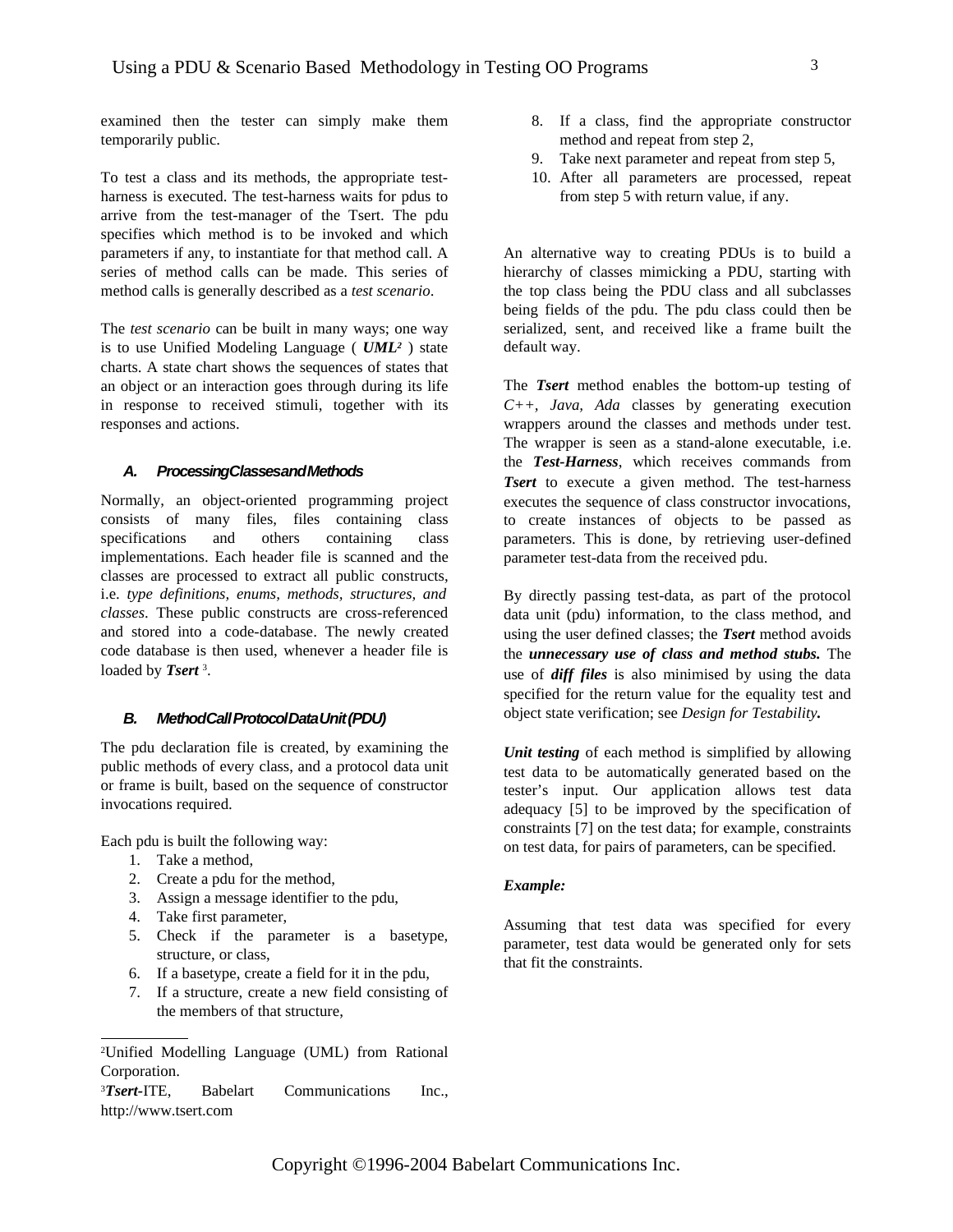**Method:**

bool**addJob**( constQString&**Id**, constQString&**Description**, float**Salary**);

#### **Constraints:**

\$any**Description**\$in{"SalesPerson","Engineer"} \$and**Salary**=28000.00 \$and\$uniq**Id**;

#### **Example C++ Class**

classValueList: publicBPtrList<GenValue>{ public: ValueList(GenValue\*val=0);

ValueList(constValueList&list); ~ValueList();

booluseAny()const{return\_use\_any;} bool useUniq()const{return\_use\_unique;} voidsetUseAny(boolflag){ \_use\_any=flag;} voidsetUseUniq(boolflag){ \_use\_unique=flag;}

ValueList\*addList(ValueList\*list); ValueList\*copy()const; ValueList\*exclJoin(ValueList\*); GenValue\*getAnyValue(); };

#### **Example Pdus**

```
pduValueListPdu_18{
    mesg_typeint (18);
    val{
      valint;
    }
  }
  pduValueListPdu_2_19{
    mesg_typeint (19);
    list{
      val{
        valint;
      }
    }
  }
  pduValueListPdu_3_20{
    mesg_typeint(20);
  }
  pduuseAnyPdu_21{
    mesg_typeint(21);
    _retval_bool;
  }
  pduuseUniqPdu_22{
    mesg_typeint(22);
    _retval_bool;
  }
  pdusetUseAnyPdu_23{
    mesg_typeint(23);
    flagbool;
  }
  pdusetUseUniqPdu_24{
    mesg_typeint (24);
    flagbool;
  }
```
mesg\_typeint(25); \_retval\_{ val{ valint; } } list{ val{ valint; } } } pducopyPdu\_26{ mesg\_typeint(26); \_retval\_{ val{ valint; } } } pduexclJoinPdu\_27{ mesg\_typeint(27); \_retval\_{ val{ valint; } }  $P1$ { val{ valint; } } } pdugetAnyValuePdu\_28{ mesg\_typeint(28); \_retval\_{ valint; } }

}

pduaddListPdu\_25{

#### **Example Method Calls in the Test-Harness**

```
casesetUseAnyPdu_23:{
 boolflag_5803=iter.getBool((PduFields){"flag",0}, idx);
 ValueList_Obj->setUseAny( flag_5803);
 channel->send(success_pdu);
}
break;
caseuseAnyPdu_21:{
 bool result=ValueList_Obj>useAny( );
 bool_retval_=iter.getBool((PduFields){"_retval_",0}, idx);
 Valuevalue_retval=_retval_;
 Valuevalue=result;
 iter.setValue(success_pdu,(PduFields){"bool_retval",0}, 0,value);
 iter.setValue(error_pdu,(PduFields){"bool_retval",0},0,value);
 if (value_retval== value) {
   channel->send(success_pdu);
 } else{
   channel->send(error_pdu);
 }
}
```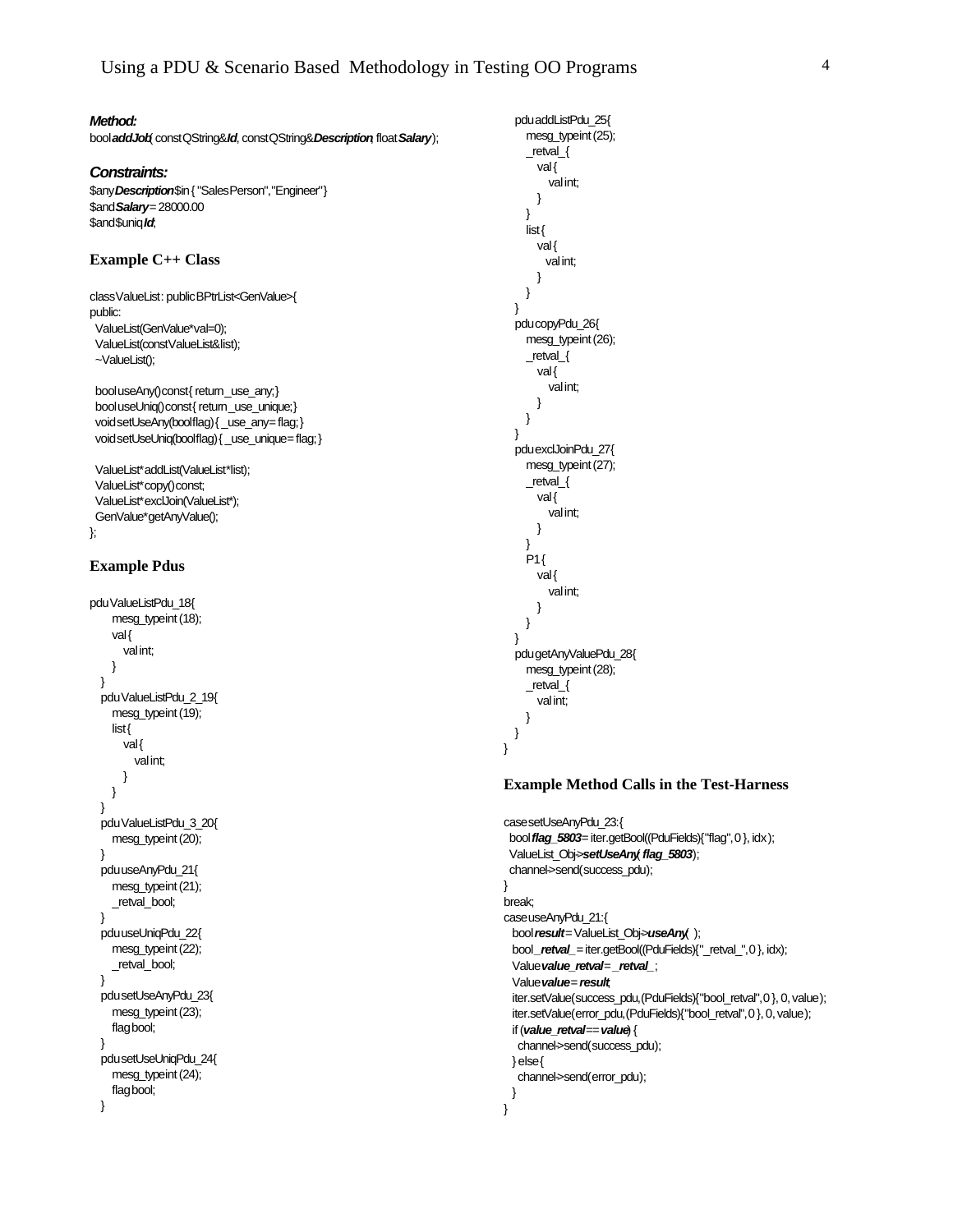break;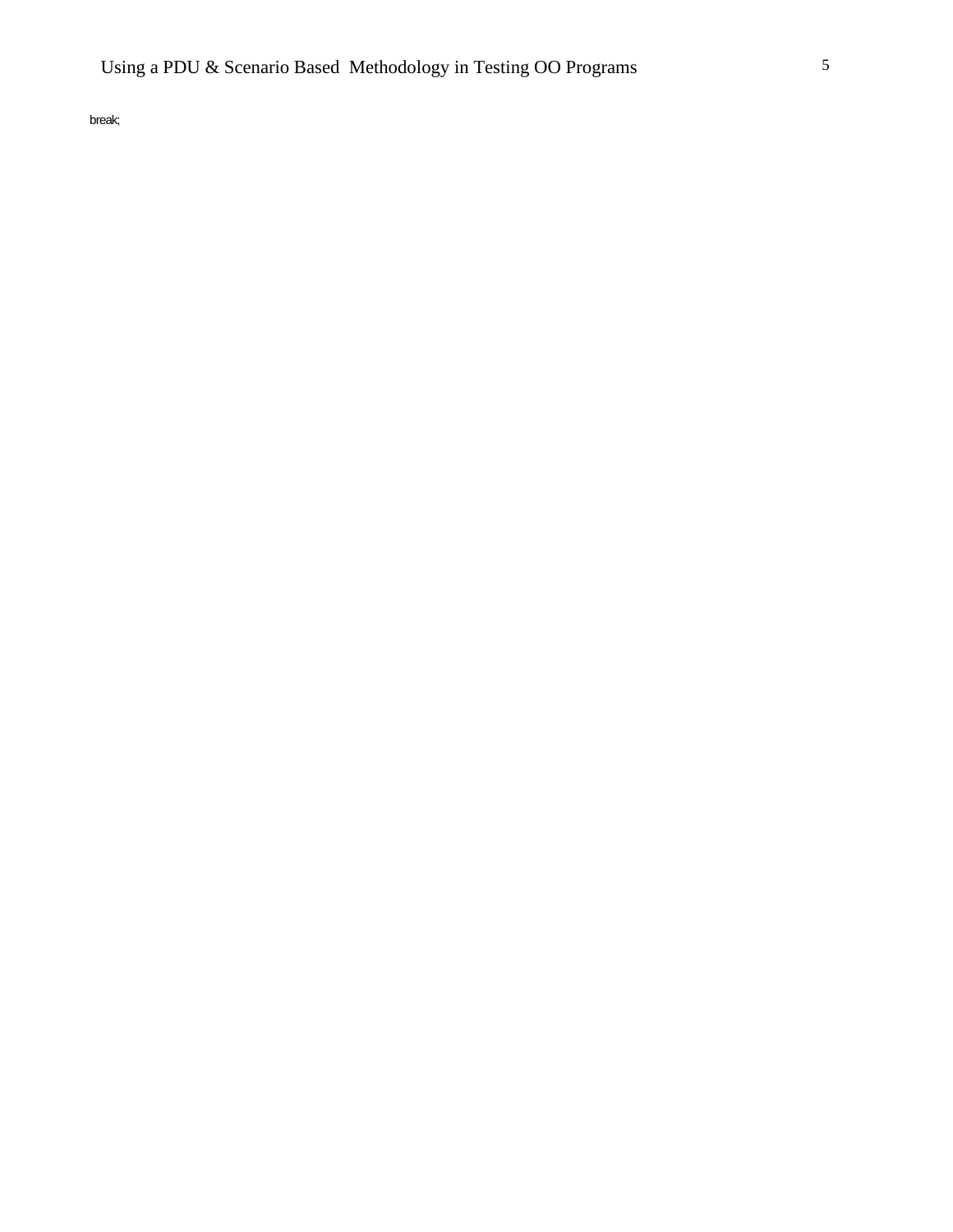#### **C. HandlingInheritanceandPolymorphism**

We must take into account polymorphism and inheritance when testing *C++, Java,* and *Ada* classes. The bottom-up approach adopted by the *Tsert* method covers issues such as inheritance, by allowing the tester to incrementally load and test each class with their inherited subclass, if any.

The testing is done the following way:

- 1. Load a class,
- 2. Create a test-harness for the class,
- 3. Create test-scenarios for the class,
- 4. Test the class,
- 5. Load a super class of the class, if any,
- 6. Repeat step 1 to 5, until top class is found, or
- 7. Merge methods of the class*, if an abstract subclass*, with those of the class under test,
- 8. Repeat step 1 to 5, until top class is found.

Polymorphism is represented by the use of virtual functions; functions that are superseded by other declarations in super-classes. Polymorphism is partly handled by allowing the tester to test each class separately or in conjunction with their inherited subclasses, if any.

Dependency between classes is handled by allowing the tester to merge dependent classes into a single testharness; and to create test scenarios based on these dependencies. Therefore up-down and side-ways dependencies, between classes, are covered with the use of a state chart which includes all the specified classes. This overall state chart is comparable to a protocol state machine with its Sub-FSMs (Sub finite State Machines).

#### **D. DesignforTestability**

In order to design software that can be tested easily with our *Tsert <sup>4</sup>*application, the developer needs to do the following:

- 1. Provide an equality method for most if not all non-base or non-abstract classes, which is usually represented by the equal operator **=**.
- 2. Specify a return value for most if not all nonconstructor methods, e.g. a *boolean* return value specifying the result of the method invocation.
- 3. For applications with a Graphical User Interface (GUI), an equality method for images is required.

<sup>4</sup>*Tsert-*ITE, Babelart Communications Inc., http://www.tsert.com

- 4. Write the class documentation in the header-file as if writing the requirements. Each method can be associated with an *XML/HTML* tag representing a keyword (*Tsert Process* ©®) 5 linking the method requirement to a test sequence or scenario. That keyword is used to track the requirement with results obtained when executing the test scenario.
- 5. Specify in the requirements, which class state of set of class states may lead to an error.
- 6. Develop *UML* state charts for all if not most classes, which can be used to generate test scenarios. These scenarios are stored as separate test cases.
- 7. Develop parameter test data for the method invocations, with or without constraints, which can be easily inserted into the test scenarios.

# **IV.** Tsert Integrated Testing Environment

The *Tsert ITE* is a black box oriented testing environment. It helps to administer the creation and execution of testsuites, mainly for protocol entities such as modems, and other communication hardware. *Tsert* loosely follows *ISO* methodology. The user interface was developed with the Qt GUI toolkit on Linux. All file formats are stored and retrieved in *XML*.

The immediate users of the *Tsert ITE* are developers wanting to do unit-testing and testers doing integration testing. Developers may use the tool after completing the implementation of a class and wanting to do unit-test. *The Tsert ITE* helps the unit-tester by easing the generation of unit-test data with a test-data generation module called the *Tsert-Generator* and allows re-testing of previously developed classes from saved test scenarios with *the Tsert-Recorder* module.

*Tsert* provides the following features and modules:

- Grahical User Interface.
- OA project creation module.
- Test plan creation module.
- Automated test data generation module, with **C++**, **Java**, and **Ada** class/package testing support.

<sup>5</sup>*Tsert Process*, testing lifecycle used by the *Tsert*-ITE application.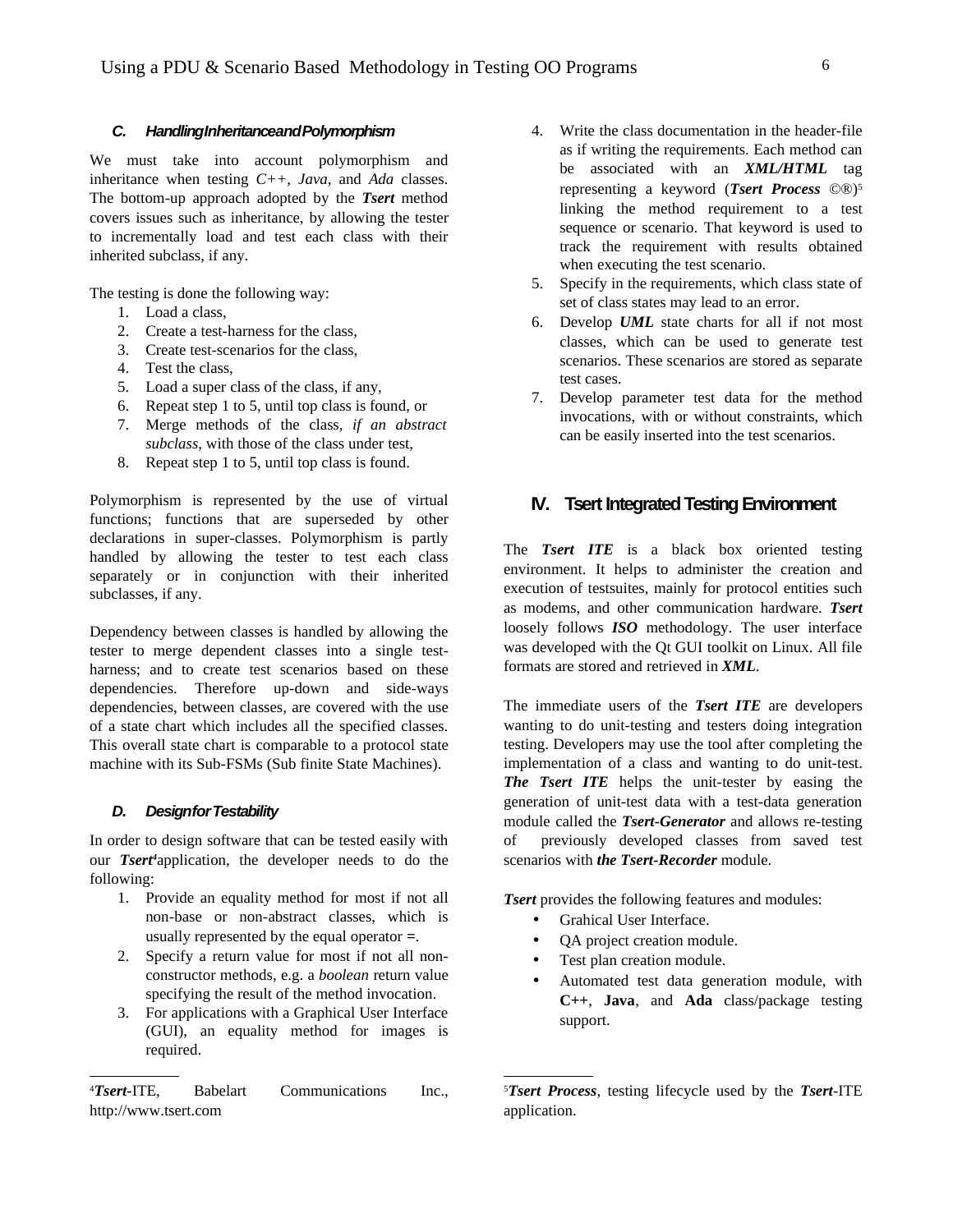- Testsuite editor/browser which manages the creation, modification, and version control of test scripts.
- Hierarchical Testsuite Structure with scoping rule for declarations.
- Default and Requirement Tracking with Mysql database engine.
- Execution of selected test scripts, in batch or interactive mode.
- Conditional execution of testcases, based on prior testcase verdict.
- Proprietary scripting language with threading capabilities.
- Protocol Data Unit (PDU) or Frame reception and transmission capability.
- Support for other scripts languages e.g. perl, expect, tcl, etc.

*Tsert* can act as a Test Management Tool, when used with scripts written with language other than the *Tsert* script language.

# **A. Tsert-Project**

The Tsert-Project module allows the user to create or update a project. A Tsert project is a way for the user to specify, from the beginning the type of quality assurance tasks the user intends to perform. If the user intends to test *C++* classes; then the user must select the *C++* option. The user must provide the directories where the *C++* header files can be found. The user can optionally specify whether or not, requirement documents, test suite structure, and tracking database are supposed to be created automatically.

The Tsert application processes all *C++* header files, to create a text database of the *C++* constructs, found in the header files. It can therefore, automatically generate a test suite structure, and requirement documents based on the content of that database.

#### **B. Tsert-Planner**

The *Tsert-Planner* helps you write basic system test plans. A basic template is provided, and you may add or remove sections from that template, depending on your requirements. The template is structured as a tree or table of contents.

The *Tsert-Planner* also allows you to manage the access to a testsuite's groups and subgroups, within the system test plan. Each group of testcases can be assigned to a different developer, by restricting access to them, according to the user's login and group id

The *Tsert-Planner* can also be used to write requirement documents. Each section in the requirements document is expected to have an associated keyword. It is these keywords that you are supposed to use when making a reference to a requirement in the test scripts that you will develop later. These same keywords are subsequently traced and logged to the default tracking database when the testsuite is run using the Tsert-Engine.

#### **C. Tsert-Browser**

The testsuite structure editor/browser *Tsert-Browser* allows the user to create, edit, and delete groups, subgroups, and testcases within a testsuite structure. The user can invoke version control functions on groups, subgroups, and testcases, or the whole testsuite. Syntax checks can be done on a single testcase, groups of testcases, or the whole suite. Execution is also invoked the same way, on parts of the testsuite or the whole testsuite.

#### **D. Tsert-Generator**

*Tsert-Generator* helps in the testing of *C++, Java, Ada* classes/packages, and in concert with the **Tsert-Recorder** enables the bottom-up testing of *C++*, *Java*, and *Ada* class hierarchies by generating execution wrappers around the classes/packages, and methods under test. The wrapper is a stand-alone executable, i.e. the Test-Harness, which receives commands from **Tsert** to execute a given method. **Tsert** passes the required method parameter data to the executable representing the class under test.

#### **E. Tsert-Recorder**

The *Tsert-Recorder* helps in the testing of **C++** and **Java** classes, and **Ada** packages. It executes method calls by sending a frame with the proper parameter values to the test-harness, and waits for a response. It helps the user generate parameter test data for method calls automatically. Sessions can be recorded and stored as straight session files or as test scripts; which can then be re-played by *Tsert-Recorder* itself or *Tsert-Browser* through a test script. The other principal feature of *Tsert-Recorder* is the automated generation of parameter test data for method calls, based on the user's input.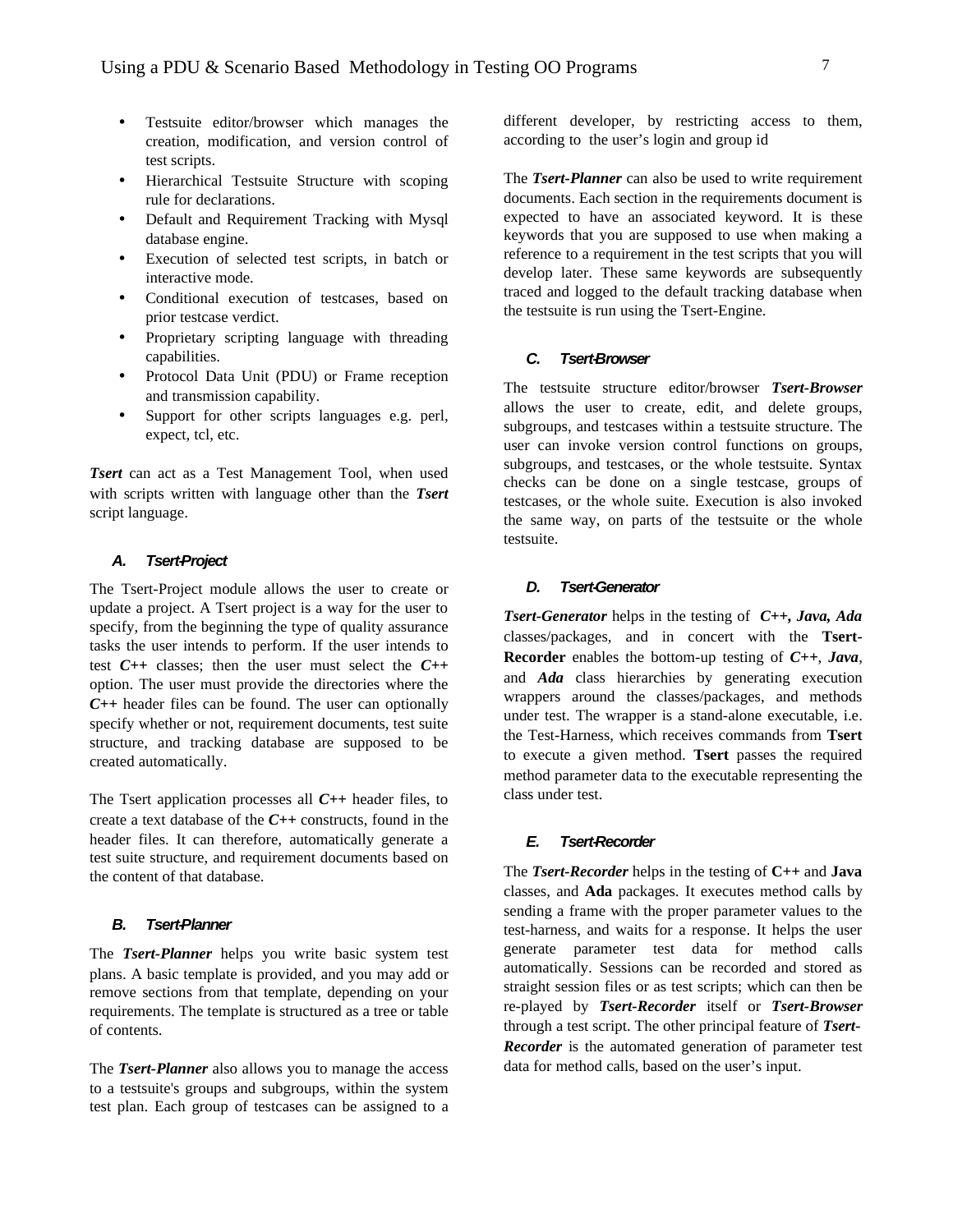# **F. Tsert-Engine**

The *Tsert-Engine* is used to invoke a syntax check or execution on a set of testcase files. The declaration files are automatically selected for processing if they are found at or under the selected node. The *Tsert-Engine* dialog window shows you the following choices:

- Enter the testsuite and System Under Test names and versions.
- Check **Execute** to execute the selected testcases.
- If an official run is to be carried out; check **Official Run** and enter a run name.
- Select the execution time; if **Later**, enter a date.
- Select the repository from which the testcases are taken.
- If only failures are to be processed; check **Failure**.
- If testcases, where the given keyword matches one of the requirements, are to be processed; check the **Keyword** button and enter one or more keywords, separated by commas, in the text field. Otherwise, the testcases selected in the *Tsert-Browser* are processed.
- Specify the number of times a testcase is reexecuted.
- Specify the time to wait after each testcase is executed.
- Initiate and Stop Syntax Checking or Execution.

### **G. Tsert-Tracker**

*Tsert-Tracker* is the module that allows the user to query the default tracking database. The default tracking database is the database that *Tsert* uses to track the results of testcase execution and the requirements that are associated to these testcases. The default tracking database schema is a simple one. Testcases can satisfy more than one requirement. Each testcase has a verdict, failure, reason, etc.

For default tracking to work effectively, you must have, a priori, used the *Tsert-Planner* to document the requirements to be considered when a testsuite is developed. In that case, you are expected to specify a keyword for each section that corresponds to a requirement specified in a given testcase developed for a testsuite. The keyword is required because it is subsequently traced when the given testsuite is run. Each requirement specified in a testcase is entered into the default tracking database.

*Tsert-Tracker* connects to and queries the tracking database. You must first specify the appropriate settings for the database connection in the database preferences tab dialog, which is accessible, by clicking on the button with the **red check** mark in the **tools** toolbar. *Tsert-Tracker* can also be used as a general database viewer. When in test mode, *Tsert-Tracker* is used to test userdefined database schemas, allowing the user to automatically generate test data for SQL queries.

### **H. OnlineHelp**

You can access the *Online-Help* information by clicking on the button with the letter *i* displayed in blue in the *Tsert* **tools** toolbar. The On-line Help module is divided into two windows. One window displays the contents index that allows you to directly access the information that you desire. The keyword index contains all the links to the information found in the user manual information of each module of the *Tsert* application. Initially, the headers are loaded, as they are written in their respective documents, into the contents index window. You can sort these headers by clicking on the header bar at the top of the window.



Fig. 1 - Architecture of Tsert ITE